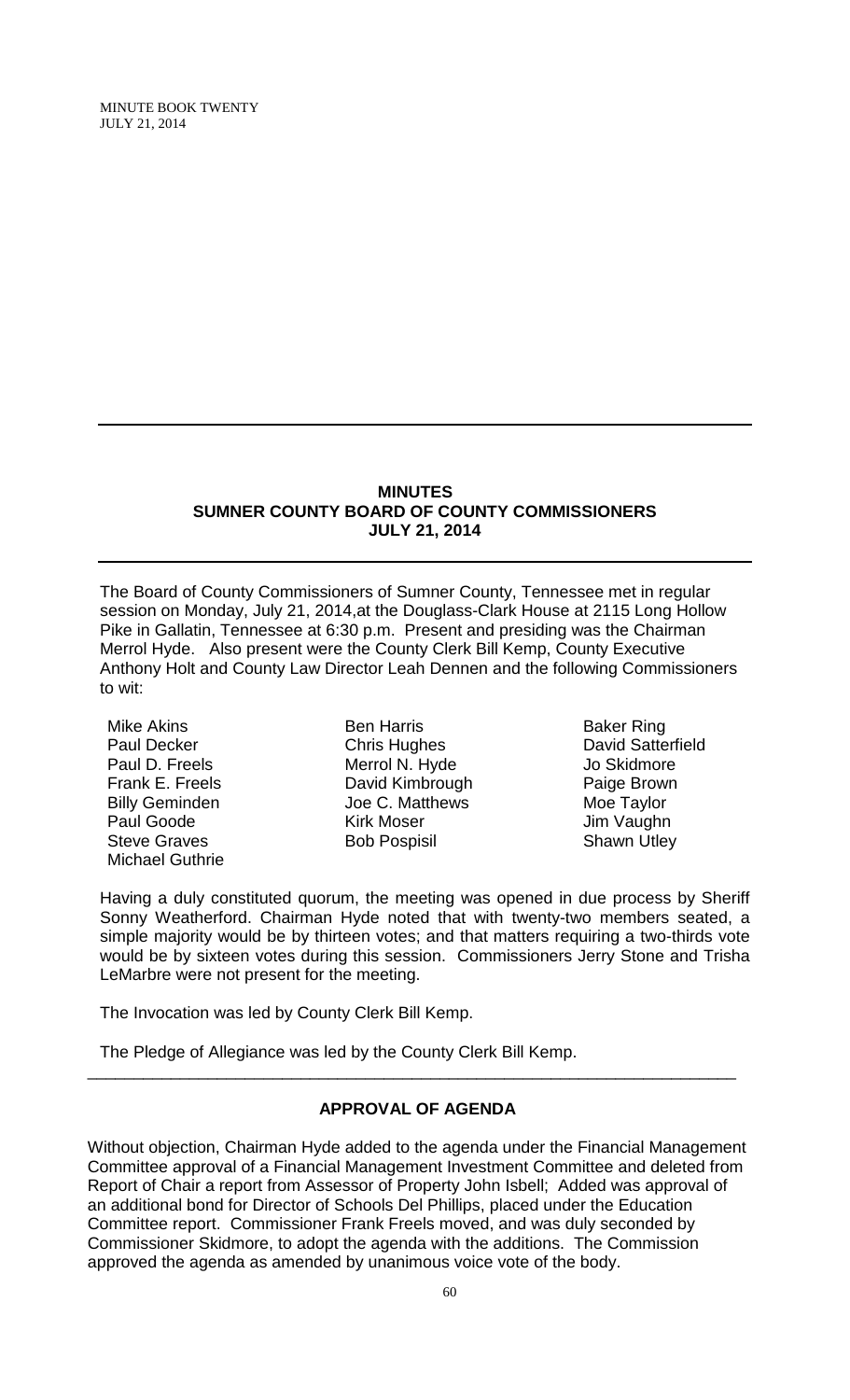# **APPROVAL OF MINUTES**

\_\_\_\_\_\_\_\_\_\_\_\_\_\_\_\_\_\_\_\_\_\_\_\_\_\_\_\_\_\_\_\_\_\_\_\_\_\_\_\_\_\_\_\_\_\_\_\_\_\_\_\_\_\_\_\_\_\_\_\_\_\_\_\_\_\_\_\_\_\_

The minutes for the meetings of this body held on June 16 and 30, 2014, and recorded in the office of the Clerk, Bill Kemp, were approved by voice vote after Commissioner Graves made the motion, seconded by Commissioner Harris.

### **RECOGNITION OF THE PUBLIC**

 Chairman Hyde opened the floor to allow the public to speak concerning any matter on the agenda. With none wishing to speak, recognition of the public was closed.

\_\_\_\_\_\_\_\_\_\_\_\_\_\_\_\_\_\_\_\_\_\_\_\_\_\_\_\_\_\_\_\_\_\_\_\_\_\_\_\_\_\_\_\_\_\_\_\_\_\_\_\_\_\_\_\_\_\_\_\_\_\_\_\_\_\_\_\_\_

### **REPORT OF THE CHAIR**

\_\_\_\_\_\_\_\_\_\_\_\_\_\_\_\_\_\_\_\_\_\_\_\_\_\_\_\_\_\_\_\_\_\_\_\_\_\_\_\_\_\_\_\_\_\_\_\_\_\_\_\_\_\_\_\_\_\_\_\_\_\_\_\_\_\_\_\_\_

Chairman Hyde noted the Veterans Service report was included in the packets.

Chairman Hyde recognized the descendents of the Douglass and Clark families as follows:

Charles Bone and family Emma Douglass Ned Douglass John Garrott Baker Ring Edward E Douglas and family Kenneth Thomas Carolyn Sprouse Johnson Ernie Douglass

Chairman Hyde introduced the resolution. Commissioner Pospisil moved for approval of the resolution; Commissioner Akins seconded the motion.

**\_\_\_\_\_\_\_\_\_\_\_\_\_\_\_\_\_\_\_\_\_\_\_\_\_\_\_\_\_\_\_\_\_\_\_\_\_\_\_\_\_\_\_\_\_\_\_\_\_\_\_\_\_\_\_\_\_\_\_\_\_\_\_\_\_\_\_\_\_\_**

# **A RESOLUTION HONORING MR. JEFF CORDELL**

**WHEREAS,** Jeff Cordell, retired at the end of 2013-2014 school year as the principal of White House High School thereby bringing to an end a career that spanned three decades of educaitonal accomplishments and courtless positive undertakings; and

**WHEREAS,** Mr. Cordell with degrees from Middle Tennessee State, Tennessee State and Cumberland Universities, began his career as a teacher and coach at T. W. Hunter Middle School in 1983 and continued at Beech High School before he moved to White House High School where he served as a dedicated educator, principal and coach;

 **WHEREAS,** Mr. Cordell, a leader, mentor, guardian ad friend, made an indelible impact on the lives of many people by selflessly giving his time and efforts to teach, motivate and aid his young students who gained lifelong lessons and values through him.

**NOW, THEREFORE, BE IT RESOLVED** by the Sumner County Board of County Commissioners meeting in regular session on this the 21st day of July, 2014, that this body expresses its appreciation and gratitude for the many years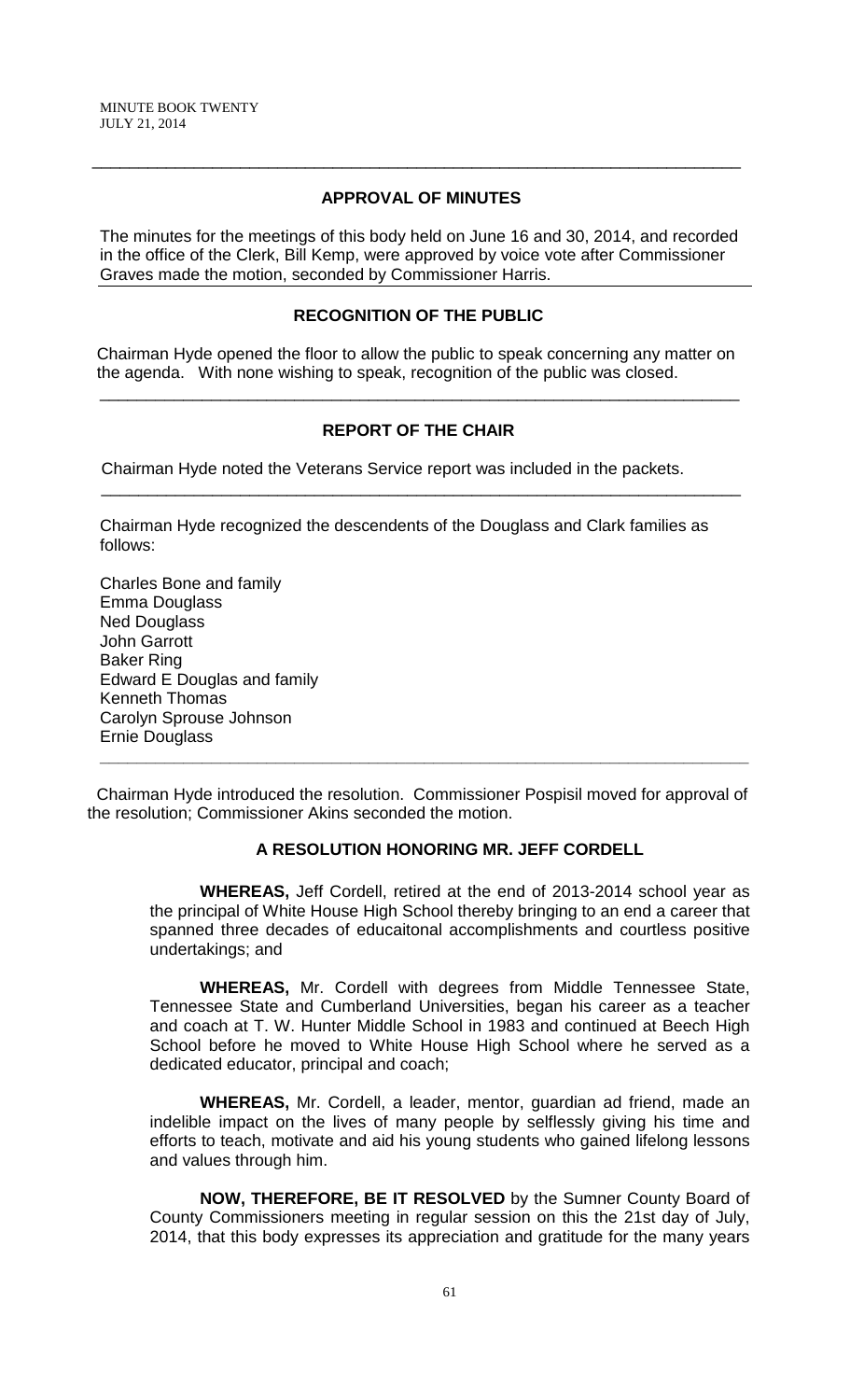of service and dedication of Mr. Jeff Cordell and wishes him a happy, healthy retirement; and

**BE IT FURTHER RESOLVED** that this resolution is to be read and entered on the minutes of this body so as to make it a permanent part of the records of this body and the Clerk is hereby directed to furnish a copy of this resolution to Mr. Jeff Cordell.

\_\_\_\_\_\_\_\_\_\_\_\_\_\_\_\_\_\_\_\_\_\_\_\_\_\_\_\_\_\_\_\_\_\_\_\_\_\_\_\_\_\_\_\_\_\_\_\_\_\_\_\_\_\_\_\_\_\_\_\_\_\_\_\_

Chairman Hyde declared the resolution honoring Mr. Cordell approved by the body upon unanimous voice vote.

\_\_\_\_\_\_\_\_\_\_\_\_\_\_\_\_\_\_\_\_\_\_\_\_\_\_\_\_\_\_\_\_\_\_\_\_\_\_\_\_\_\_\_\_\_\_\_\_\_\_\_\_\_\_\_\_\_\_\_\_\_\_\_\_

Commissioner Guthrie read the following resolution into the record and moved for approval; Commissioner Vaughn seconded the motion.

#### **A RESOLUTION HONORING DEPUTY CARL MCCOY**

**WHEREAS,** Senior Deputy Carl McCoy was selected as the school resource officer of the year in June 2014 among 300 school resource officers in attendance; and

**WHEREAS**, Deputy McCoy began his outstanding career in 1992 as a dispatcher with Sumner County Sheriff's Office and progressed through the ranks becoming a firefighter/EMT, a certified police officer and a school resource officer and has been assigned to Hendersonville High School since 2003; and

**WHEREAS,** Deputy McCoy has been a tremendous asset to his community, and has been recognized on the state and national levels for his efforts to teach boating safety to many students and received many awards due to his leadership, diligence and dedication to our county and continues to be involved with numerous programs to help the citizens of Sumner County.

**NOW, THEREFORE, BE IT RESOLVED** by the Sumner County Board of County Commissioners meeting in regular session on this the 21<sup>st</sup> day of July, 2014, that this body does hereby acknowledge Deputy Carl McCoy's many contributions to Sumner County and expresses its appreciation for the integrity and dedication he has shown throughout his career; and

**BE IT FURTHER RESOLVED** that this resolution shall be spread on the minutes of this body and the Clerk is to furnish a copy of this resolution to Deputy Carl McCoy.

Chairman Hyde declared the resolution honoring Deputy McCoy approved by the body upon unanimous voice vote.

Chairman Hyde stated the following notice was included in the packet:

\_\_\_\_\_\_\_\_\_\_\_\_\_\_\_\_\_\_\_\_\_\_\_\_\_\_\_\_\_\_\_\_\_\_\_\_\_\_\_\_\_\_\_\_\_\_\_\_\_\_\_\_\_\_\_\_\_\_\_\_\_\_\_\_

\_\_\_\_\_\_\_\_\_\_\_\_\_\_\_\_\_\_\_\_\_\_\_\_\_\_\_\_\_\_\_\_\_\_\_\_\_\_\_\_\_\_\_\_\_\_\_\_\_\_\_\_\_\_\_\_\_\_\_\_\_\_\_\_

### **OFFICIAL NOTICE FROM SUMNER COUNTY, TENNESSEE PURSUANT TO TENNESSEE CODE ANNOTATED SECTIONS §57-4-301 AND §49-2-203**

Pursuant to TCA §57-4-301, Sumner County is required to notify the Sumner County School System that the County exercises privileges under TCA §57-4-301. Therefore, students within the county jurisdiction, attending schools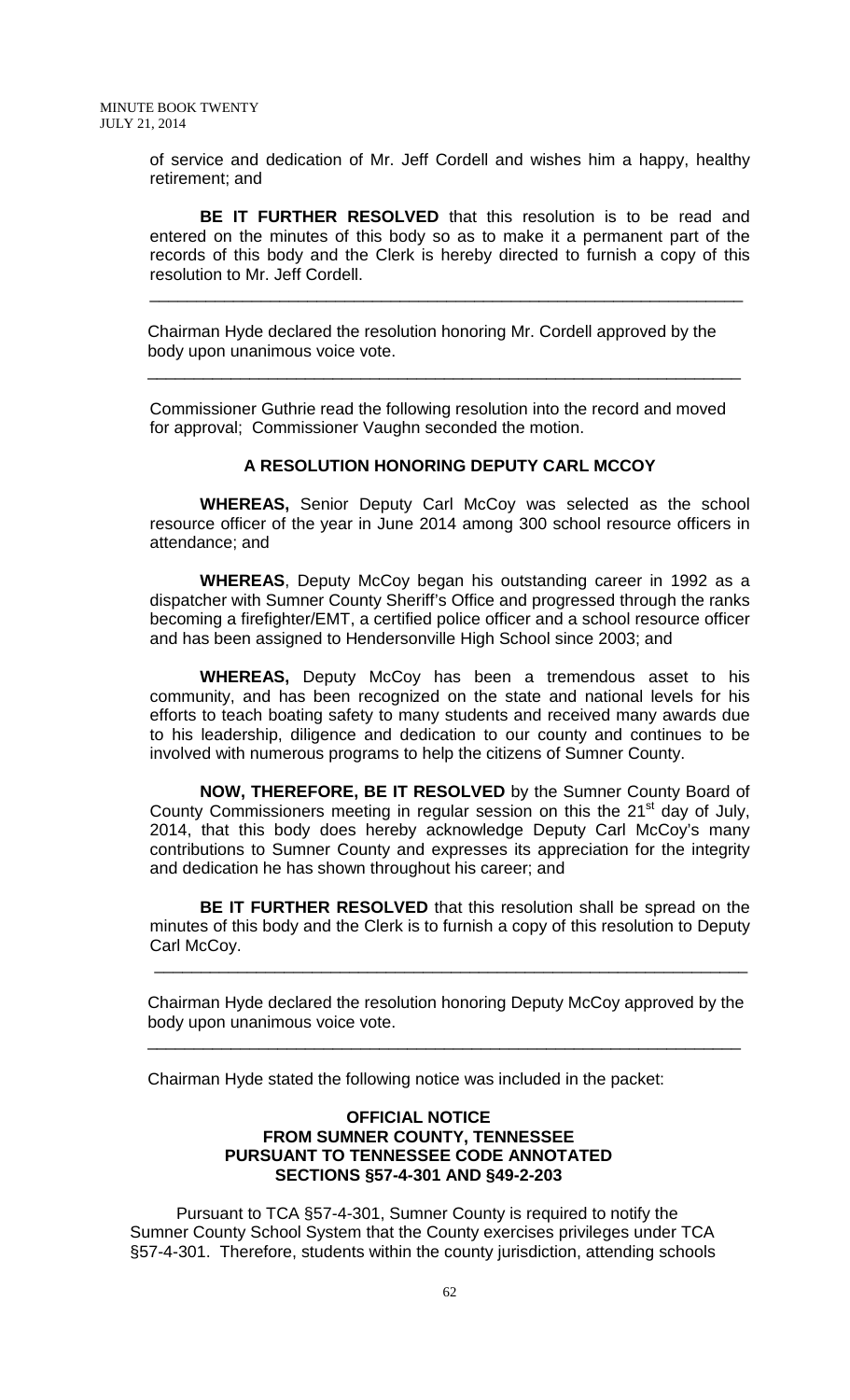operated by the Sumner County School System are authorized to receive a portion of such revenues generated for school and education purposes.

 Furthermore, pursuant to TCA §49-2-203, the County and the Board of Education have worked out an agreement for revenues received prior to July 1, 2014.

\_\_\_\_\_\_\_\_\_\_\_\_\_\_\_\_\_\_\_\_\_\_\_\_\_\_\_\_\_\_\_\_\_\_\_\_\_\_\_\_\_\_\_\_\_\_\_\_\_\_\_\_\_\_\_\_\_\_\_\_\_\_\_

There was no action necessary regarding this matter.

### **CONSENT AGENDA**

\_\_\_\_\_\_\_\_\_\_\_\_\_\_\_\_\_\_\_\_\_\_\_\_\_\_\_\_\_\_\_\_\_\_\_\_\_\_\_\_\_\_\_\_\_\_\_\_\_\_\_\_\_\_\_\_\_\_\_\_\_\_\_

Chairman Hyde introduced the following items on the Consent Agenda:

### **1407-04 A RESOLUTION DECLARING VARIOUS ITEMS FROM THE CLERK & MASTER OF SUMNER COUNTY CHANCERY COURT AS SURPLUS OR SALVAGE AND AUTHORIZING DISPOSAL OR SALE OF SAME PURSUANT TO EXISITING POLICIES AND PROCEDURES**

**BE IT RESOLVED** by the Sumner County Board of County Commissioners meeting in regular session on this the  $21<sup>st</sup>$  day of July, 2014 that this body does hereby declare the items from the Clerk & Master of Sumner County Chancery Court as surplus or salvage, as shown on the attachment; and

**BE IT FURTHER RESOLVED,** that the disposal or sale of the same is authorized pursuant to existing policies and procedures.

\_\_\_\_\_\_\_\_\_\_\_\_\_\_\_\_\_\_\_\_\_\_\_\_\_\_\_\_\_\_\_\_\_\_\_\_\_\_\_\_\_\_\_\_\_\_\_\_\_\_\_\_\_\_\_\_\_\_\_\_\_\_\_\_

### **1407-05 A RESOLUTION DECLARING VARIOUS ITEMS FROM THE SHERIFF'S OFFICE AS SURPLUS AND AUTHORIZING DISPOSAL OR SALE OF SAME PURSUANT TO EXISTING POLICIES AND PROCEDURES**

**BE IT RESOLVED** by the Sumner County Board of County Commissioners meeting in regular session on this the 21<sup>st</sup> day of July, 2014, that this body does hereby declare the items from the Sheriff's Department as surplus or salvage, as shown on the attachments herewith; and

**BE IT FURTHER RESOLVED** that the sale of the same is authorized pursuant to existing policies and procedures.

\_\_\_\_\_\_\_\_\_\_\_\_\_\_\_\_\_\_\_\_\_\_\_\_\_\_\_\_\_\_\_\_\_\_\_\_\_\_\_\_\_\_\_\_\_\_\_\_\_\_\_\_\_\_\_\_\_\_\_\_\_\_\_\_

#### **1407-06 A RESOLUTION DECLARING VARIOUS ITEMS FROM VETERANSERVICES AS SURPLUS AND AUTHORIZING DISPOSAL OF SAME PURSUANT TO EXISTING POLICIES AND PROCEDURES**

**BE IT RESOLVED** by the Sumner County Board of County Commissioners meeting in regular session on this the 21<sup>st</sup> day of July, 2014, that this body does hereby declare the items as surplus, as shown on the attachment; and

**BE IT FURTHER RESOLVED** that the disposal is authorizing pursuant to existing policies and procedures.

\_\_\_\_\_\_\_\_\_\_\_\_\_\_\_\_\_\_\_\_\_\_\_\_\_\_\_\_\_\_\_\_\_\_\_\_\_\_\_\_\_\_\_\_\_\_\_\_\_\_\_\_\_\_\_\_\_\_\_\_\_\_\_\_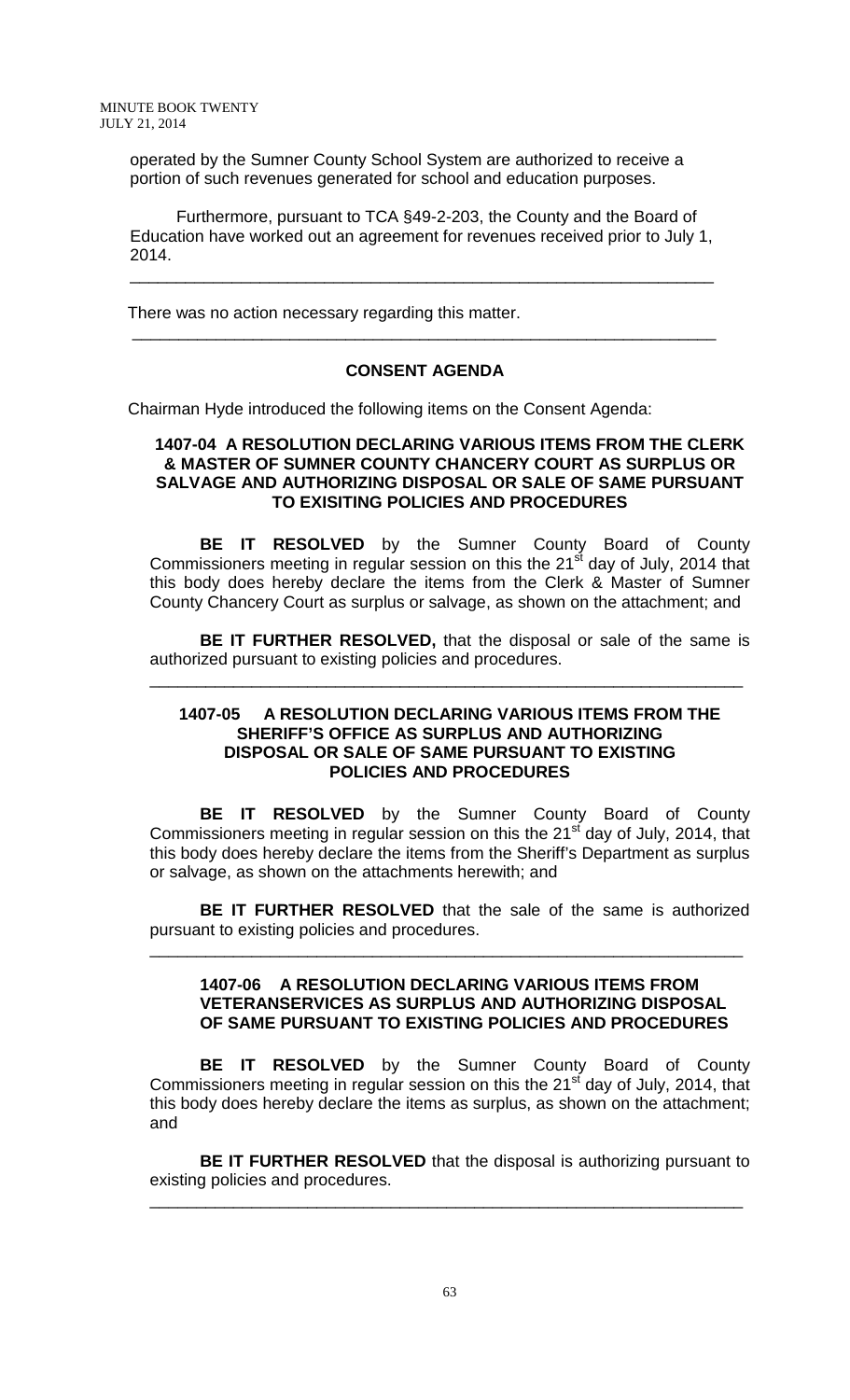### **1407-07 A RESOLUTION ACCEPTING KINGSTON COURT IN EMERALD POINT SUBDIVISION AS A CLASS 1 COUNTY ROAD**

**BE IT RESOLVED** by the Sumner County Board of County Commissioners meeting in regular session on this the  $21<sup>st</sup>$  day of July, 2014, that this body hereby accepts Kingston Court as a Class 1 County Road, being .08 miles in length beginning at Dillon Lane ending at dead end at cul-de-sac and having a fifty foot (50') right-of-way and a twenty-three foot (23') road bed width, as shown on the attachment herewith.

**BE IT FURTHER RESOLVED** that said road be added to the official Road List.

\_\_\_\_\_\_\_\_\_\_\_\_\_\_\_\_\_\_\_\_\_\_\_\_\_\_\_\_\_\_\_\_\_\_\_\_\_\_\_\_\_\_\_\_\_\_\_\_\_\_\_\_\_\_\_\_\_\_\_\_\_\_\_\_

### **1407-08 A RESOLUTION APPROVING PROPERTY TRANSFERS AS AUTHORIZED BY THE DELINQUENT TAX COMMITTEE**

**BE IT RESOLVED** by the Sumner County Board of County Commissioners meeting in regular session on this the  $21<sup>st</sup>$  day of July, 2014, that this body hereby approves the transfer of property owned by the Delinquent Tax Committee, as follows:

1. Property located at 109 West Main Street (Tax Sale No. 6) as authorized by the Delinquent Tax Committee with total taxes of \$3,071.98 but accepting payment of \$150.00.

2. Property located at 349 Winchester Street (Tax Sale no. 89) as authorized by the Delinquent Tax Committee with total taxes of \$2,967.53 but accepting payment of \$2,967.53.

3. Property located at Andrea Lane (Tax Sale No. 20) as authorized by the Delinquent Tax Committee with total taxes of \$1,732.28 but accepting payment of \$1,600.00.

4. Property located at Old Wolf Hill Road (Tax Sale No. 44) as authorized by the Delinquent Tax Committee with total taxes of \$753.10 but accepting payment of \$1,000.00.

5. Property located at Hollywood Boulevard (Tax Sale No. 54) as authorized by the Delinquent Tax Committee with total taxes of \$1,855.73 but accepting payment of \$600.00.

6. Property located at 407 Brooks Drive (Tax Sale No. 77) as authorized by the Delinquent Tax Committee with total taxes of \$3,598.33 but accepting payment of \$1,000.00.

7. Property located at Carson Street (Tax Sale No. 58) as authorized by the Delinquent Tax Committee with total taxes of \$2,769.29 but accepting payment of \$403.21.

8. Property located at Township Court (Tax Sale No. 116) as authorized by the Delinquent Tax Committee with total taxes of \$3,207.46 but accepting payment of \$600.00.

9. Property located at Township Court (Tax Sale No. 117) as authorized by the Delinquent Tax Committee with total taxes of \$2,448.45 but accepting payment of \$300.00.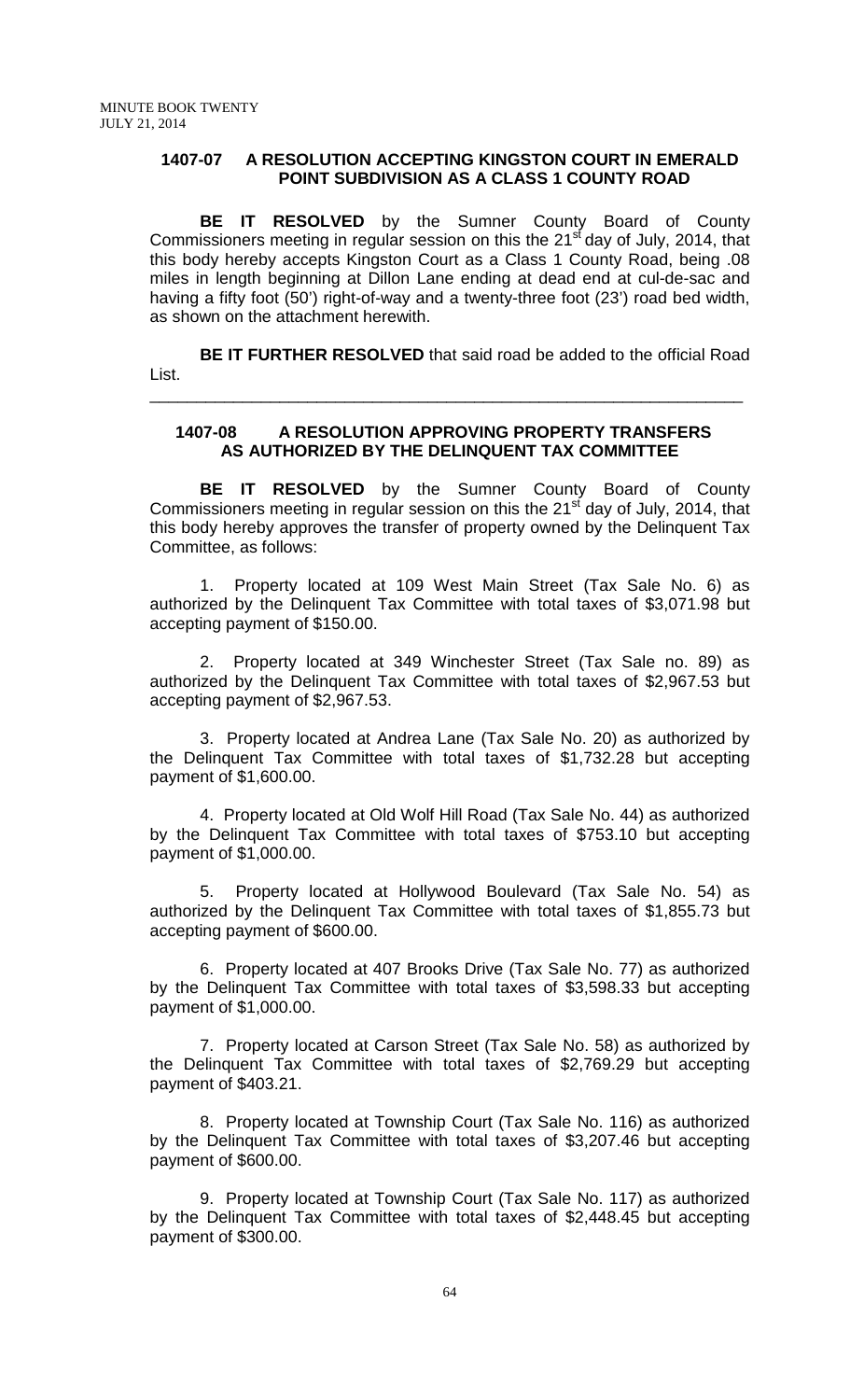**BE IT FURTHER RESOLVED** that this authorization allows these parcels, where applicable to be placed back on the tax rolls.

\_\_\_\_\_\_\_\_\_\_\_\_\_\_\_\_\_\_\_\_\_\_\_\_\_\_\_\_\_\_\_\_\_\_\_\_\_\_\_\_\_\_\_\_\_\_\_\_\_\_\_\_\_\_\_\_\_\_\_\_\_\_\_\_

## **1407-09 A RESOLUTION DOCKETING SUMNER COUNTY BOARD OF EDUCATION BUDGET AMENDMENTS**

**BE IT RESOLVED** by the Sumner County Board of County Commissioners meeting in regular session on this the  $21<sup>st</sup>$  day of July, 2014, that this body hereby dockets in its records the Sumner County Board of Education Budget Amendments, as shown on the attachment herewith.

\_\_\_\_\_\_\_\_\_\_\_\_\_\_\_\_\_\_\_\_\_\_\_\_\_\_\_\_\_\_\_\_\_\_\_\_\_\_\_\_\_\_\_\_\_\_\_\_\_\_\_\_\_\_\_\_\_\_\_\_\_\_\_\_

#### Tax Refunds

| • Bethpage United Methodist Church | \$814.52 |
|------------------------------------|----------|
| • Raymond and Regina Presley       | \$108.19 |

Commissioner Harris moved, seconded by Commissioner Ring to approve the resolutions. Chairman Hyde declared the items on the Consent Agenda approved upon voice vote of the body on the first and final reading.

\_\_\_\_\_\_\_\_\_\_\_\_\_\_\_\_\_\_\_\_\_\_\_\_\_\_\_\_\_\_\_\_\_\_\_\_\_\_\_\_\_\_\_\_\_\_\_\_\_\_\_\_\_\_\_\_\_\_\_\_\_\_\_\_

# **REPORT FROM COUNTY OFFICIALS**

 **\_\_\_\_\_\_\_\_\_\_\_\_\_\_\_\_\_\_\_\_\_\_\_\_\_\_\_\_\_\_\_\_\_\_\_\_\_\_\_\_\_\_\_\_\_\_\_\_\_\_\_\_\_\_\_\_\_\_\_\_\_\_\_\_\_**

County Officials filed the following reports: County Investments, County General Fund, County Debt Service Fund, County Highway Fund, County Capital Outlay Fund, School General Purpose Fund, School Federal Projects Fund, School Food Service Fund, Employee Health Insurance Trust Fund, Employee Dental Insurance Trust Fund, Casualty Insurance Trust Fund, County Trustee Funds, Special Reports: County Dental Insurance Claim Payments, County Health Insurance Claim Payments, County Property Tax Collections, County EMS Billing/Collections/Balances, County Sales Tax Collections, County Wheel Tax Collections, County Tax Rates/Property Values and County School Loan Program Rates. Approval of the filing of these records does not certify to the accuracy of the documents.

Chairman Hyde introduced the following resolution:

### **1407-NOT A RESOLUTION TO APPROVE AND ACCEPT APPLICATIONS FOR NOTARIES PUBLIC POSITIONS AND PERSONAL SURETY GUARANTORS**

 **WHEREAS,** according to the law of the State of Tennessee, an individual must apply for the office of notary public in the county of residence, or of their principal place of business; and

 **WHEREAS**, state statute requires personal sureties making bonds for Notaries publics to be approved by the Sumner County Commission; and

 **WHEREAS,** said applicant must be approved by the County Commission assembled; and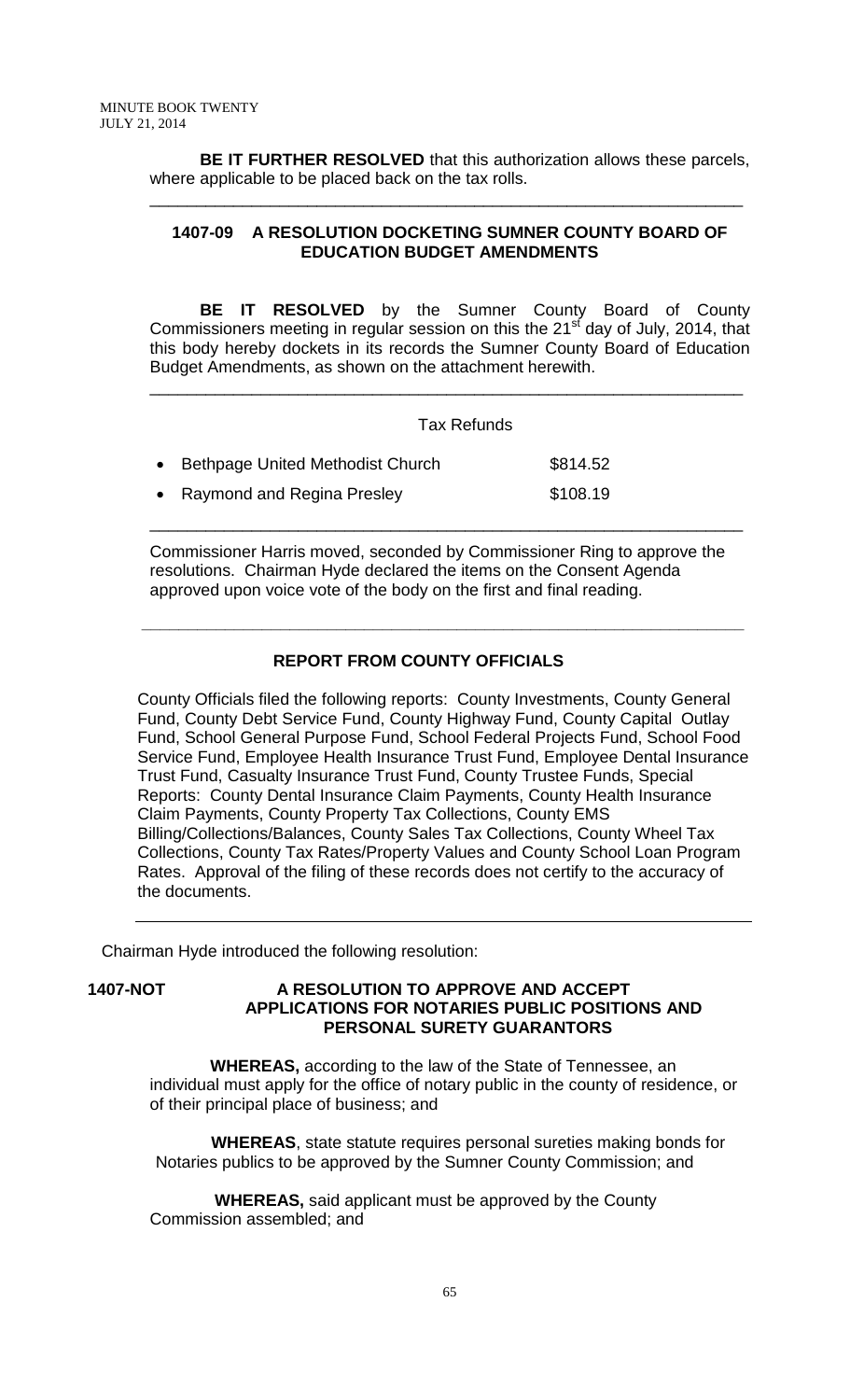**WHEREAS,** Bill Kemp, Sumner County Clerk, has certified according to the records of his office that the persons named on the attached listing labeled "SUMNER COUNTY NOTARY PUBLIC APPLICATIONS and SURETY GUARANTORS" have duly applied for the positions so sought; and

### **BE IT FURTHER RESOLVED THAT THIS TAKE EFFECT FROM AND AFTER PASSAGE.**

Upon motion of Commissioner Graves, seconded by Commissioner Matthews, voting was recorded in the following manner

### **ELECTION OF NOTARIES PUBLIC**

 **–––––––––––––––––––––––––––––––––––––––––––––––––––––––––**

SHANNON MINOR ATKINSON LAURA JAMISON JERI P BAKER ALLISON JOHNSON RONALD D BASS PATRICK E KANE GLENN M BAUN JR JASON M KOTLER TERESA J BENNETT VICKI D LAW DIANNE C BOLES RACHEL N LOWDER ASHLEY BRADLEY JILL MAJANO BEVERLY J BREEDLOVE SHARON L MARTINEZ KATLYN G CLIFTON WM BRYAN ROEHRIG III ALICIA Y CUNNINGHAM REBECCA B ROGERS REBECCA S CURTIS CHAD MICHAEL ROSS REBECCA M ELROD CAITLIN V SHINN RUTH FAULKNER REGINA L STEVENSON<br>JASON FITE SAND REGILIA DIANE WALKER JASON FITE CECILIA DIANE WALKER LINDA GILLIAM MICHELLE JWARREN<br>KAYLA P GREGORY LEAH WILSON KAYLA P GREGORY<br>MARY E HENRY BARBARA L HOLDER MATTHEW ALLEN HOLST

TERESA WALKER **BOBBYE R WIX** 

 PERSONAL SURETY NATHAN HARSH JOE HARSH CHARLIES BLANTON RAY WHITLEY

Clerk Kemp called the roll and the results were as follows:

| Hughes<br>Skidmore<br>Guthrie   | Y<br>Y | Kimbrough<br>P. Freels<br>Pospisil | Goode<br><b>Akins</b><br>Moser | Υ<br>Y<br>Y |
|---------------------------------|--------|------------------------------------|--------------------------------|-------------|
| <b>Brown</b><br><b>NOTARIES</b> |        | <b>Yes: 22</b><br><b>No: 0</b>     | Abs: 0                         |             |

Chairman Hyde declared the election of Notaries Public by the body.

\_\_\_\_\_\_\_\_\_\_\_\_\_\_\_\_\_\_\_\_\_\_\_\_\_\_\_\_\_\_\_\_\_\_\_\_\_\_\_\_\_\_\_\_\_\_\_\_\_\_\_\_\_\_\_\_\_\_\_\_\_\_\_\_\_\_\_\_\_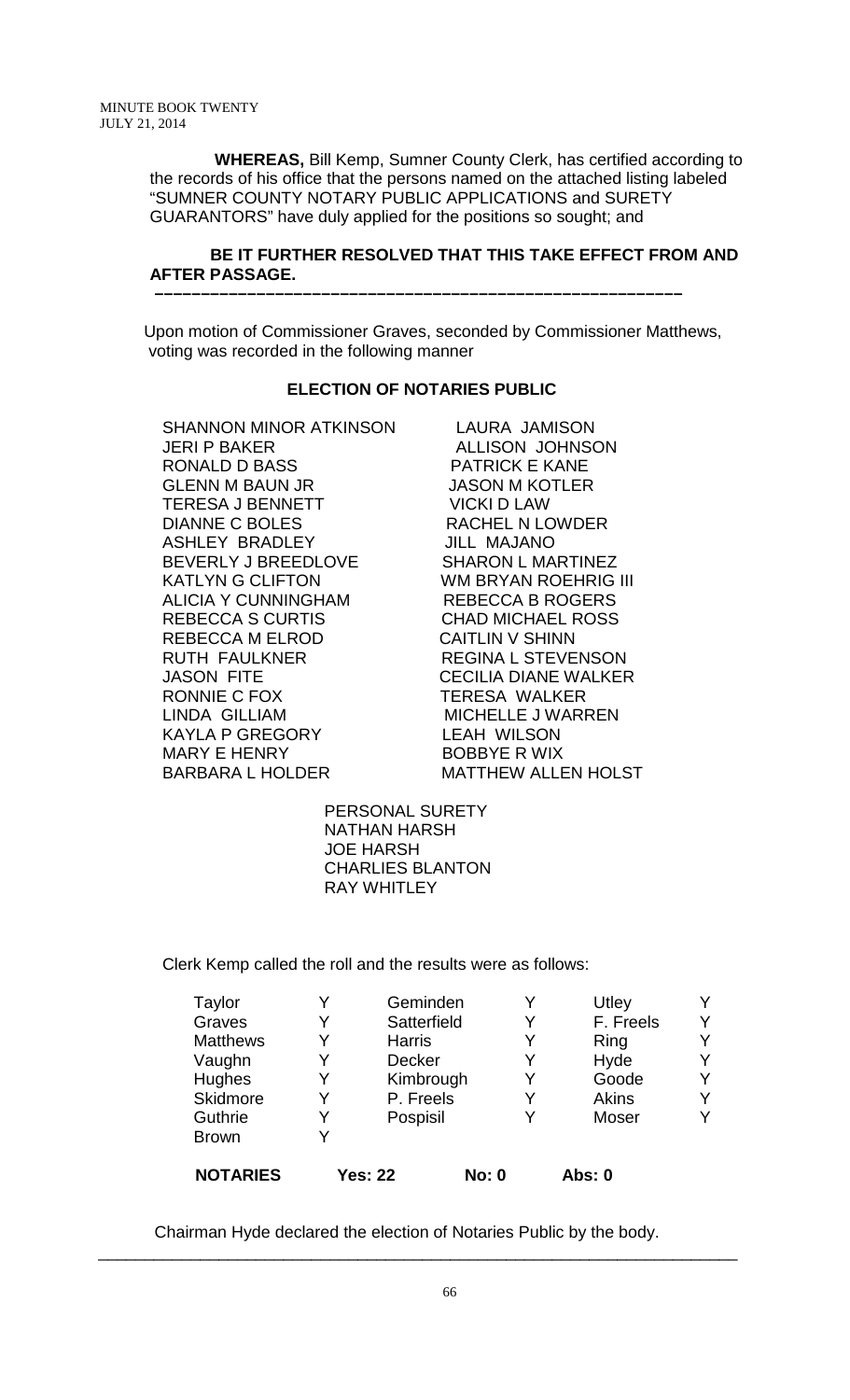MINUTE BOOK TWENTY JULY 21, 2014

# **COMMITTEE ON COMMITTEES**

 Commissioner Taylor reported that the Committee on Committees meeting for July was cancelled. The following will be consider at the August meeting:

- Regional Airport Authority- five-year terms of Dianne Denson and Dan Downs
- Joint Economic and Development Board terms of Jerry Stone, Paul Goode and Jim Vaughn
- Civil Service Board William Moudy
- Regional Planning Commission four-year term of Tom Tucker, Citizen

### **HIGHWAY COMMISSION**

Commissioner Graves reported that the Highway Commission resolution was under the Consent Agenda.

**\_\_\_\_\_\_\_\_\_\_\_\_\_\_\_\_\_\_\_\_\_\_\_\_\_\_\_\_\_\_\_\_\_\_\_\_\_\_\_\_\_\_\_\_\_\_\_\_\_\_\_\_\_\_\_\_\_\_\_\_\_\_\_\_\_\_\_\_\_**

\_\_\_\_\_\_\_\_\_\_\_\_\_\_\_\_\_\_\_\_\_\_\_\_\_\_\_\_\_\_\_\_\_\_\_\_\_\_\_\_\_\_\_\_\_\_\_\_\_\_\_\_\_\_\_\_\_\_\_\_\_\_\_\_\_\_\_\_\_

### **EDUCATION COMMITTEE**

 Commissioner Decker introduced the following resolution and moved for approval. Commissioner Goode seconded the motion.

### **1407-10 RESOLUTION APPROVING THE ADDITIONAL \$50,000.00 BOND OF D.R. PHILLIPS, DIRECTOR OF SCHOOLS, SUMNER COUNTY, TENNESSEE**

**BE IT RESOLVED** by the Sumner County Board of County Commissioners meeting in regular session on this the 21<sup>th</sup> day of July, 2014, that this body hereby approves the additional \$50,000.00 bond of D.R. Phillips, Director of Schools, Sumner County, Tennessee, as shown on the attachment herewith.

\_\_\_\_\_\_\_\_\_\_\_\_\_\_\_\_\_\_\_\_\_\_\_\_\_\_\_\_\_\_\_\_\_\_\_\_\_\_\_\_\_\_\_\_\_\_\_\_\_\_\_\_\_\_\_\_\_\_\_\_\_\_\_\_

Chairman Hyde declared the resolution approved by the body upon unanimous voice vote.

**\_\_\_\_\_\_\_\_\_\_\_\_\_\_\_\_\_\_\_\_\_\_\_\_\_\_\_\_\_\_\_\_\_\_\_\_\_\_\_\_\_\_\_\_\_\_\_\_\_\_\_\_\_\_\_\_\_\_\_\_\_\_\_\_\_\_\_\_\_**

# **GENERAL OPERATIONS COMMITTEE**

There was no report from the General Operations Committee.

# **EMERGENCY SERVICES COMMITTEE**

**\_\_\_\_\_\_\_\_\_\_\_\_\_\_\_\_\_\_\_\_\_\_\_\_\_\_\_\_\_\_\_\_\_\_\_\_\_\_\_\_\_\_\_\_\_\_\_\_\_\_\_\_\_\_\_\_\_\_\_\_\_\_\_\_\_\_\_\_\_**

Commissioner Vaughn introduced the following resolution and moved for approval. Commissioner Moser seconded the motion.

#### **1407-01 A RESOLUTION AUTHORIZING APPLICATION FOR COPS GRANT FOR FIVE NEW SCHOOL RESOURCE OFFICERS**

**BE IT RESOLVED** by the Sumner County Board of County Commissioners meeting in regular session on this the 21<sup>st</sup> day of July, 2014, that this body hereby authorizes application for COPS Grant for five new School Resource Officers, as shown on the attachment herewith.

\_\_\_\_\_\_\_\_\_\_\_\_\_\_\_\_\_\_\_\_\_\_\_\_\_\_\_\_\_\_\_\_\_\_\_\_\_\_\_\_\_\_\_\_\_\_\_\_\_\_\_\_\_\_\_\_\_\_\_\_\_\_\_\_

 Chairman Hyde declared the resolution approved by the body upon unanimous voice vote.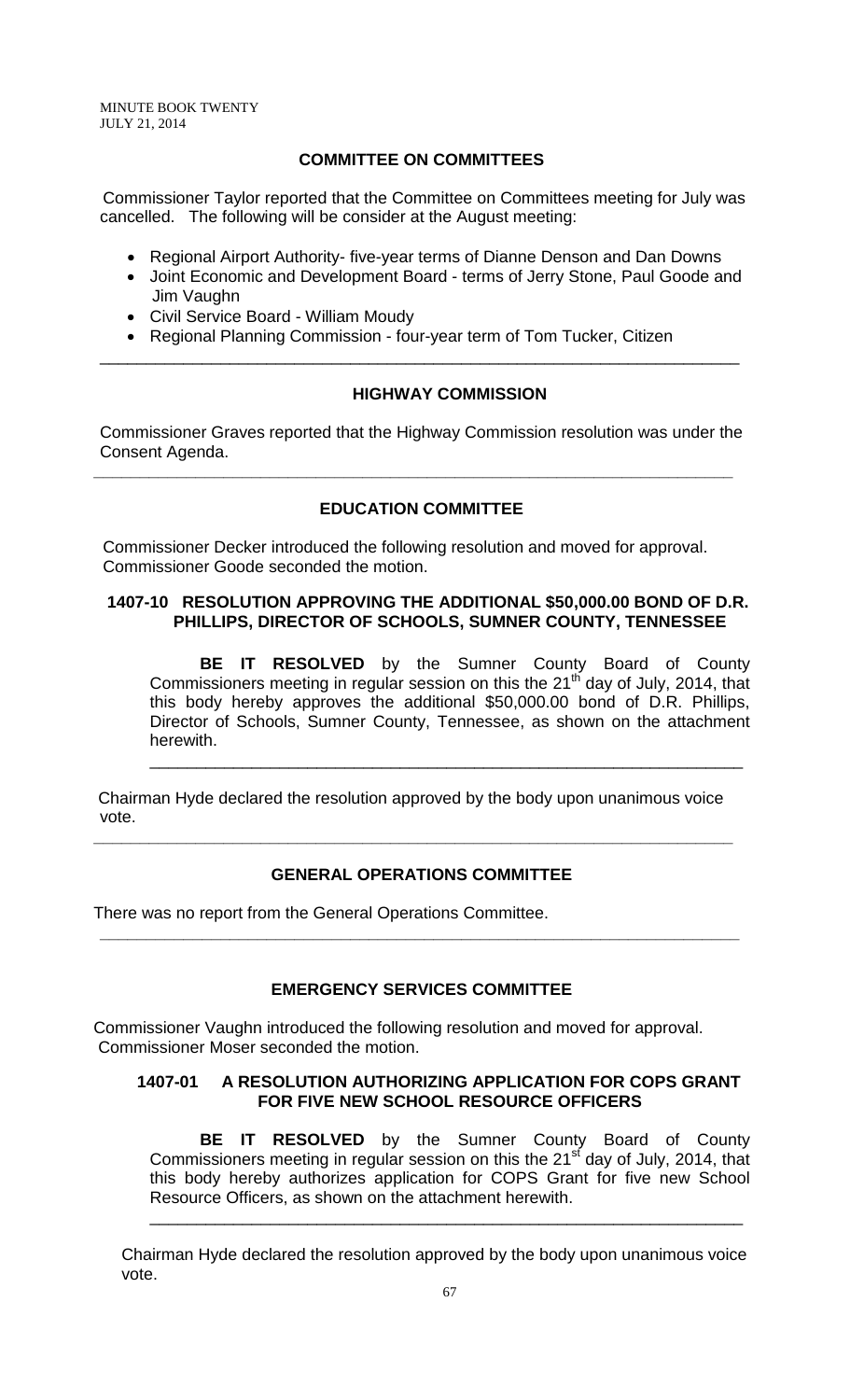### **PUBLIC SERVICES COMMITTEE**

**\_\_\_\_\_\_\_\_\_\_\_\_\_\_\_\_\_\_\_\_\_\_\_\_\_\_\_\_\_\_\_\_\_\_\_\_\_\_\_\_\_\_\_\_\_\_\_\_\_\_\_\_\_\_\_\_\_\_\_\_\_\_\_\_\_\_\_\_\_**

There was no report from the Public Services Committee.

#### **LEGISLATIVE COMMITTEE**

 **\_\_\_\_\_\_\_\_\_\_\_\_\_\_\_\_\_\_\_\_\_\_\_\_\_\_\_\_\_\_\_\_\_\_\_\_\_\_\_\_\_\_\_\_\_\_\_\_\_\_\_\_\_\_\_\_\_\_\_\_\_\_\_\_\_\_\_\_\_**

 Commissioner Decker introduced the following resolution and moved for approval. Commissioner Vaughn seconded the motion.

### **1407-02 A RESOLUTION APPROVING PRIVATE CHAPTER NO 40, WHICH IS HOUSE BILL NO. 2504; SENATE BILL NO. 2595 OF THE 108th GENERAL ASSEMBLY, A PRIVATE ACT TO AMEND CHAPTER 481 OF THE PRIVATE ACTS OF 1949; AS AMENDED BY CHAPTER 236 OF THE PRIVATE ACTS OF 1982; AND ANY OTHER ACTS AMENDATORY THERETO; RELATIVE TO THE GENERAL SESSIONS COURTS OF SUMNER COUNTY**

**BE IT RESOLVED** by the Sumner County Board of County Commissioners meeting in regular session on this the 21<sup>st</sup> day of July, 2014, that this body does hereby approve Private Chapter No. 40, which is House Bill No. 2504; Senate Bill No. 2595 of the  $108<sup>th</sup>$  General Assembly, a private act (a copy of Chapter No. 40 attached herewith) which amends Chapter 481 of the Private Acts of 1949; as amended by Chapter 236 of the Private Acts of 1982; and any other acts amendatory thereto; relative to the General Sessions Courts of Sumner County.

**BE IT FURTHER RESOLVED** that the Law Director shall send notice to the Secretary of State that this body certifies the approval of Private Chapter No. 40.

\_\_\_\_\_\_\_\_\_\_\_\_\_\_\_\_\_\_\_\_\_\_\_\_\_\_\_\_\_\_\_\_\_\_\_\_\_\_\_\_\_\_\_\_\_\_\_\_\_\_\_\_\_\_\_\_\_\_\_\_\_\_\_\_

Clerk Kemp called the roll as follows:

| Taylor             | N              | Geminden      | Y      | Utley        |   |
|--------------------|----------------|---------------|--------|--------------|---|
| Graves             | Y              | Satterfield   | Y      | F. Freels    |   |
| <b>Matthews</b>    | Y              | <b>Harris</b> | Y      | Ring         |   |
| Vaughn             | Y              | Decker        | Y      | Hyde         | N |
| Hughes             | Y              | Kimbrough     | Y      | Goode        |   |
| Skidmore           | N              | P. Freels     | Y      | <b>Akins</b> |   |
| Guthrie            |                | Pospisil      | Y      | Moser        |   |
| <b>Brown</b>       |                |               |        |              |   |
| <b>Private Act</b> | <b>Yes: 19</b> | <b>No: 3</b>  | Abs: 0 |              |   |

Chairman Hyde declared the Private Act approved by the necessary two-thirds vote of the body.

\_\_\_\_\_\_\_\_\_\_\_\_\_\_\_\_\_\_\_\_\_\_\_\_\_\_\_\_\_\_\_\_\_\_\_\_\_\_\_\_\_\_\_\_\_\_\_\_\_\_\_\_\_\_\_\_\_\_\_\_\_\_\_\_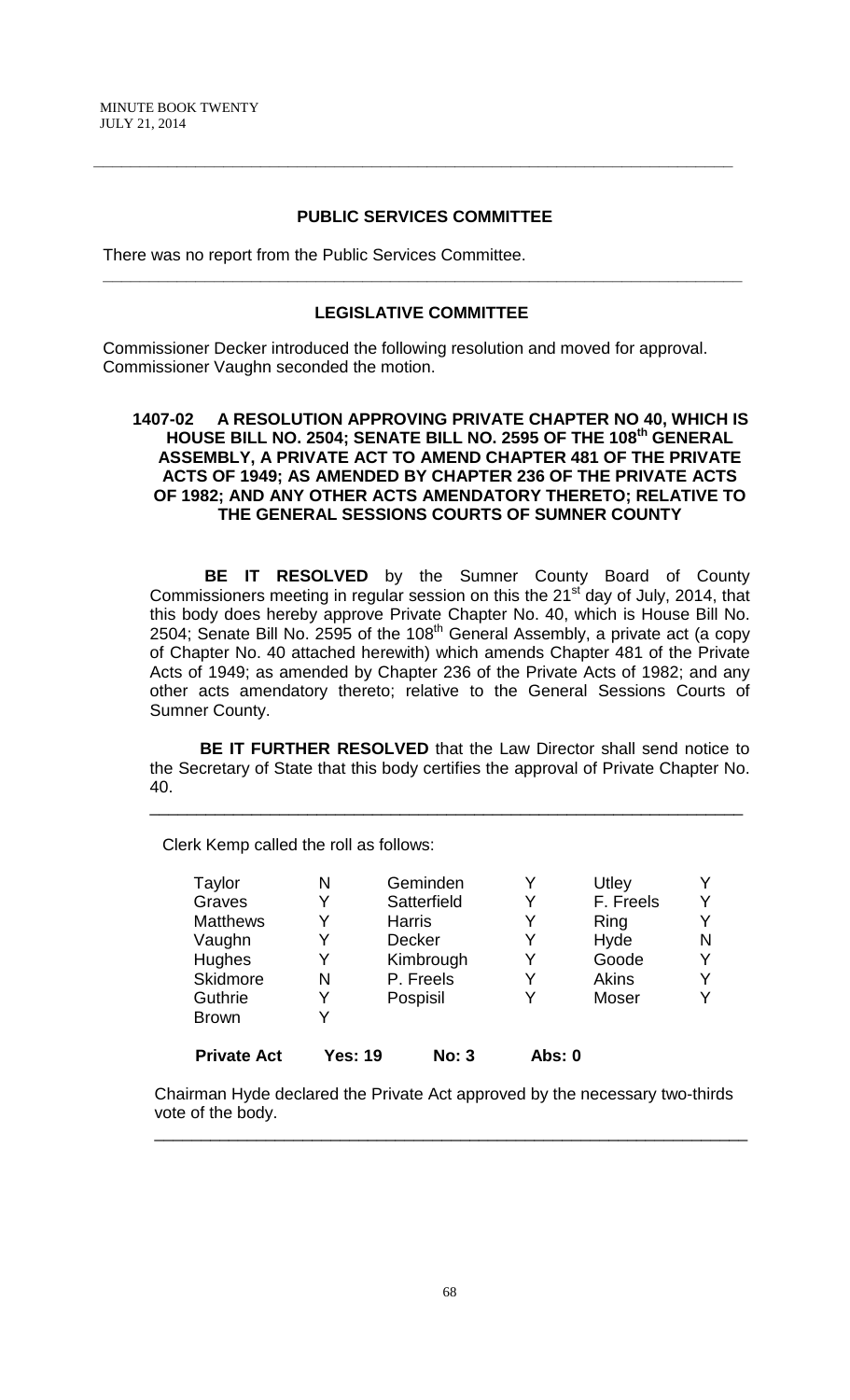Commissioner Decker introduced the following resolution and moved for approval. Commissioner Akins seconded the motion.

### **1407-03 A RESOLUTION DIRECTING THE LAW DIRECTOR TO FILE A REPORT EACH MONTH LISTING ANY NEW LAWSUITS SHE IS AWARE HAVE BEEN FILED AGAINST ALL COUNTY ENTITIES**

**BE IT RESOLVED** by the Sumner County Board of County Commissioners meeting in regular session on this the  $21<sup>st</sup>$  day of July, 2014 that this body does hereby direct the Law Director to file a report each month listing any new lawsuits she is aware have been filed against all county entitles; and

**BE IT FURTHER RESOLVED** that the Law Director shall send a letter to the counsel for the Board of Education as well as the Chairman of the Board of Education and the Director of Schools seeking a list of litigation filed against the Board of Education for inclusion in this report.

**\_\_\_\_\_\_\_\_\_\_\_\_\_\_\_\_\_\_\_\_\_\_\_\_\_\_\_\_\_\_\_\_\_\_\_\_\_\_\_\_\_\_\_\_\_\_\_\_\_\_\_\_\_\_\_\_\_\_\_\_\_\_\_**

\_\_\_\_\_\_\_\_\_\_\_\_\_\_\_\_\_\_\_\_\_\_\_\_\_\_\_\_\_\_\_\_\_\_\_\_\_\_\_\_\_\_\_\_\_\_\_\_\_\_\_\_\_\_\_\_\_\_\_\_\_\_\_\_

Chairman Hyde declared the resolution approved by the necessary majority vote of the body.

# **RULES AND PROCEDURES**

There was no report from the Rules and Procedures Committee.

# **FINANCIAL MANAGEMENT COMMITTEE**

**\_\_\_\_\_\_\_\_\_\_\_\_\_\_\_\_\_\_\_\_\_\_\_\_\_\_\_\_\_\_\_\_\_\_\_\_\_\_\_\_\_\_\_\_\_\_\_\_\_\_\_\_\_\_\_\_\_\_\_\_\_\_\_\_\_\_\_\_\_**

# **CREATION OF INVESTMENT COMMITTEE**

Chairman Hyde recognized Commissioner Frank Freels, Chairman of the Financial Management Committee, who stated that the Sumner County Trustee asked for approval of an investment committee which would be comprised of the Trustee, three commissioners and the County Executive designated to serve as the committee chairman. Commissioner Freels said the Committee would handle bids investment of funds. Commissioner Frank Freels moved to approve and Commissioner Akins seconded the motion. Upon voice vote, Chairman Hyde called for a division of assembly. After a show of hands, Chairman Hyde declared the measure passed with 14 commissioners voting in favor and 7 commissioners against. (This passage was corrected in the August Commission meeting to clarify that the Investment Committee appointments were in accordance with the Financial Management Act of 2012.)

# **BUDGET COMMITTEE**

Commissioner Taylor stated that the resolutions were reported under the Consent Agenda.

**\_\_\_\_\_\_\_\_\_\_\_\_\_\_\_\_\_\_\_\_\_\_\_\_\_\_\_\_\_\_\_\_\_\_\_\_\_\_\_\_\_\_\_\_\_\_\_\_\_\_\_\_\_\_\_\_\_\_\_\_\_\_\_\_\_\_\_\_\_**

# **ADJOURNMENT**

Chairman Hyde declared the Commission meeting adjourned at 7:15 p.m. upon motion of Commissioner Utley, seconded by Commissioner Taylor.